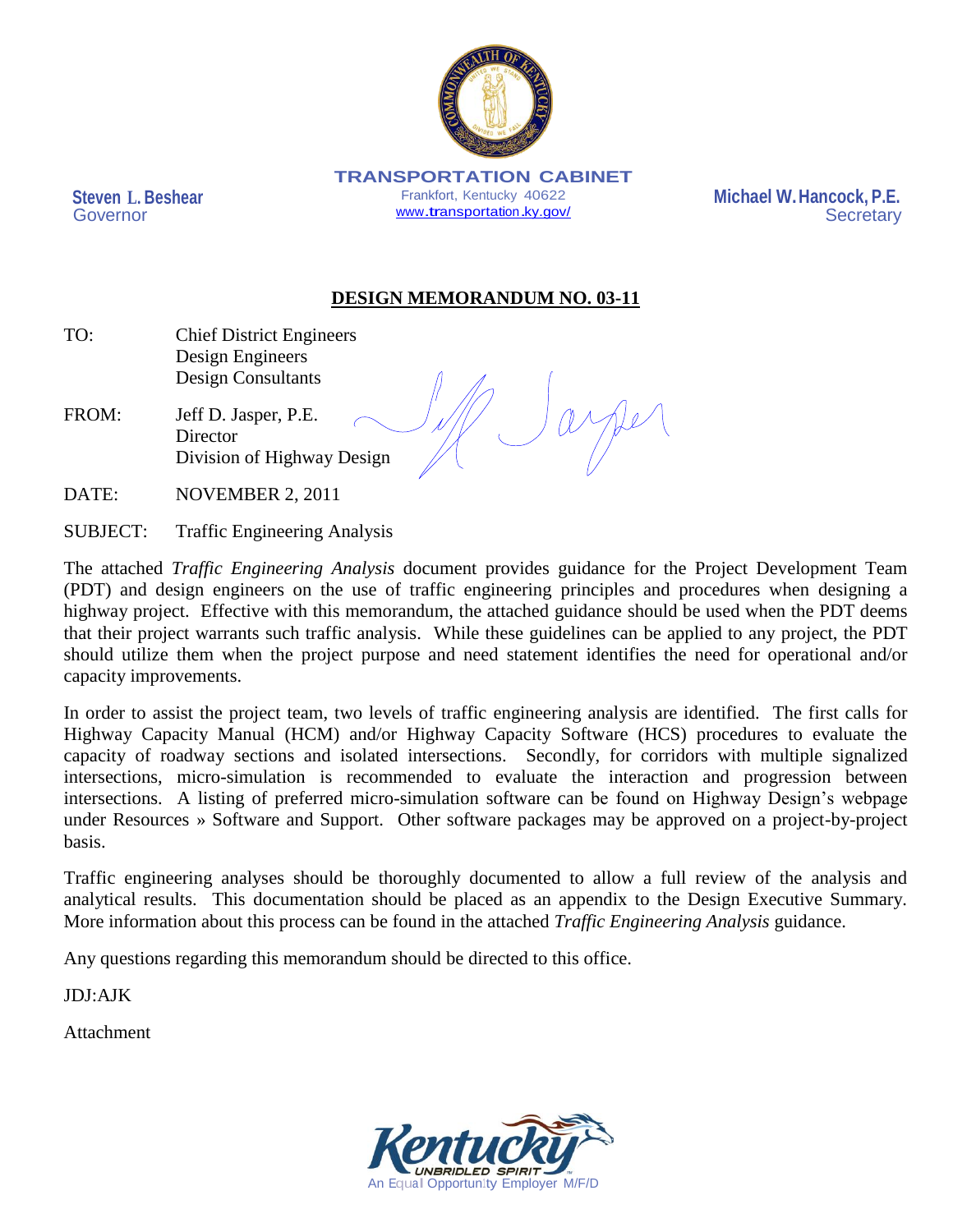| HIGHWAY          | <b>Chapter</b><br><b>TRAFFIC ENGINEERING ANALYSIS</b> |
|------------------|-------------------------------------------------------|
| $D$ <i>ESIGN</i> | <b>Subject</b>                                        |
|                  | <b>Traffic Engineering Analysis</b>                   |

### **INTRODUCTION**

The purpose of this chapter is to provide guidance for the Project Development Team (PDT) and design engineers on the use of traffic engineering analysis when designing a highway project. Traffic engineering analysis may be used in the sizing of roadways, intersections and interchanges and may assist in the developing of innovative solutions to constrained design problems.

#### **APPLICATION**

While traffic engineering can be an important consideration in any project, this guidance is intended to assist the PDT when the project purpose and need statement identifies the need for operational and/or capacity improvements. When extra emphasis on traffic engineering would be of particular value, the PDT should require traffic engineering analysis to be conducted per the guidance below.

This chapter is not to supersede the application of sound engineering principles and judgment by experienced design professionals, but merely to provide guidance in how traffic engineering may be added as one of many inputs into the transportation decision-making process.

### **TRAFFIC ENGINEERING DESIGN PROCESS**

Procedures and methodologies consistent with the most recent edition of the Highway Capacity Manual (HCM) should be used as the basis for traffic engineering design. These procedures, in conjunction with the KYTC Auxiliary Lane Policy, can be used to 1) determine the basic number of lanes on a facility and 2) determine the need for auxiliary lanes on a facility, as described in the following sections. HCM analysis may be supplemented with micro-simulation analysis as outlined below.

**Basic Number of Lanes.** The basic number of lanes will identify the recommended number of through lanes on a facility necessary to meet anticipated demand. Initial traffic engineering design should determine the basic number of lanes recommended for the facility to achieve a targeted Volume to Capacity ratio (V/C).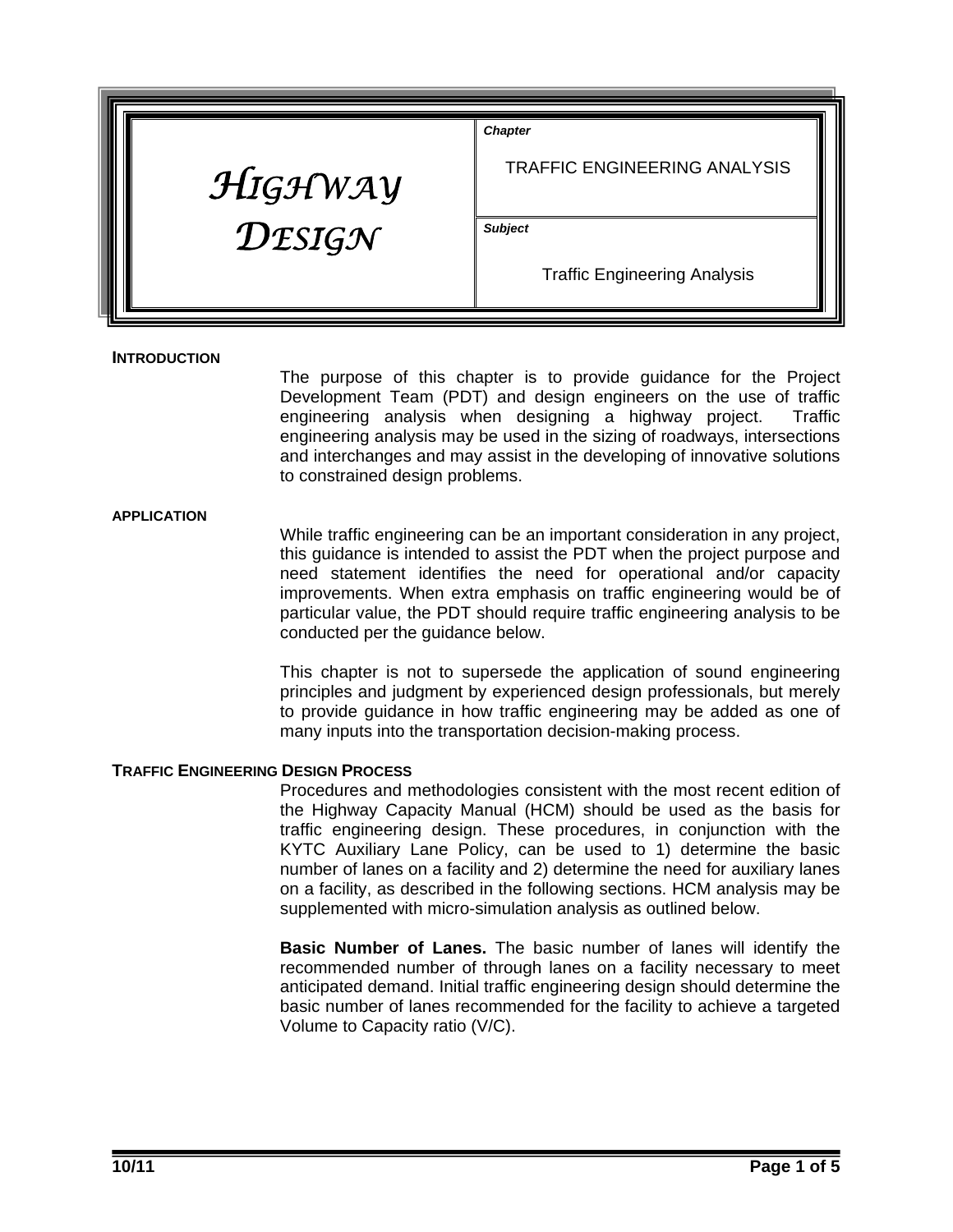**Auxiliary Lanes.** Auxiliary lanes are non-continuous lanes used to facilitate the flow of traffic. These include acceleration/deceleration lanes, left and right turn lanes, truck climbing lanes, auxiliary through lanes and passing lanes. Auxiliary lanes may also be incorporated into the design to achieve a targeted Volume to Capacity (V/C) ratio or address other measures of effectiveness (MOEs) discussed below. For further discussion on the design of Auxiliary Lanes refer to Chapter HD-902.

**Traffic Control Devices.** The determination of appropriate intersection traffic control, including traffic signal, stop and yield control, should be supported by guidance and warrants provided in the Manual on Uniform Traffic Control Devices, the KYTC Traffic Operations Guidance Manual, and the KYTC Highway Design Manual. The installation or removal of any electrical traffic control device, such as traffic signals, school flashers, and flashing beacons, shall require the approval of the Deputy State Highway Engineer for Project Delivery and Preservation.

## **OPERATIONAL ANALYSIS**

**Highway Capacity Manual.** Operational analysis of highway designs should include identification of the Volume to Capacity Ratio (V/C) for the roadway element. Highway Capacity Manual procedures directly provide V/C estimates for the roadway types except multi-lane highways and freeways. Capacity of these facilities is based on the free-flow speed  $(FFS)^1$  of the facility and can be determined from Equations 1 and 2 below for Freeway and Multi-lane segments, respectively.

*Equation 1: Freeway Capacity Calculation (vphpl)* 

*Capacity = 1700 + 10(FFS)* 

*Equation 2: Multi-lane Capacity Calculation (vphpl)* 

Capacity =  $1000 + 20$  (FFS); not to exceed 2200 vphpl

A targeted V/C ratio of 1.0 in urban areas and 0.90 in rural areas based on the design hour volume is recommended for roadway elements. If it is not possible or recommended by the project team to achieve the targeted V/C value, documentation should be provided in the Design Executive Summary (DES). This documentation may include design life analysis, off-peak traffic analysis, identification of alternative designs, or project impacts (i.e. Engineering, Environmental, and Economic impacts) necessary to achieve the targeted V/C or other measures evaluated by the project team.

Documentation should also be provided for multi-lane facilities if the proposed design is significantly less than the target V/C (i.e., less than 0.80 on urban facilities and 0.70 on rural facilities). This documentation

-

<sup>&</sup>lt;sup>1</sup>Refer to the most recent edition of the Highway Capacity Manual for in-depth discussion of determining Free Flow Speed.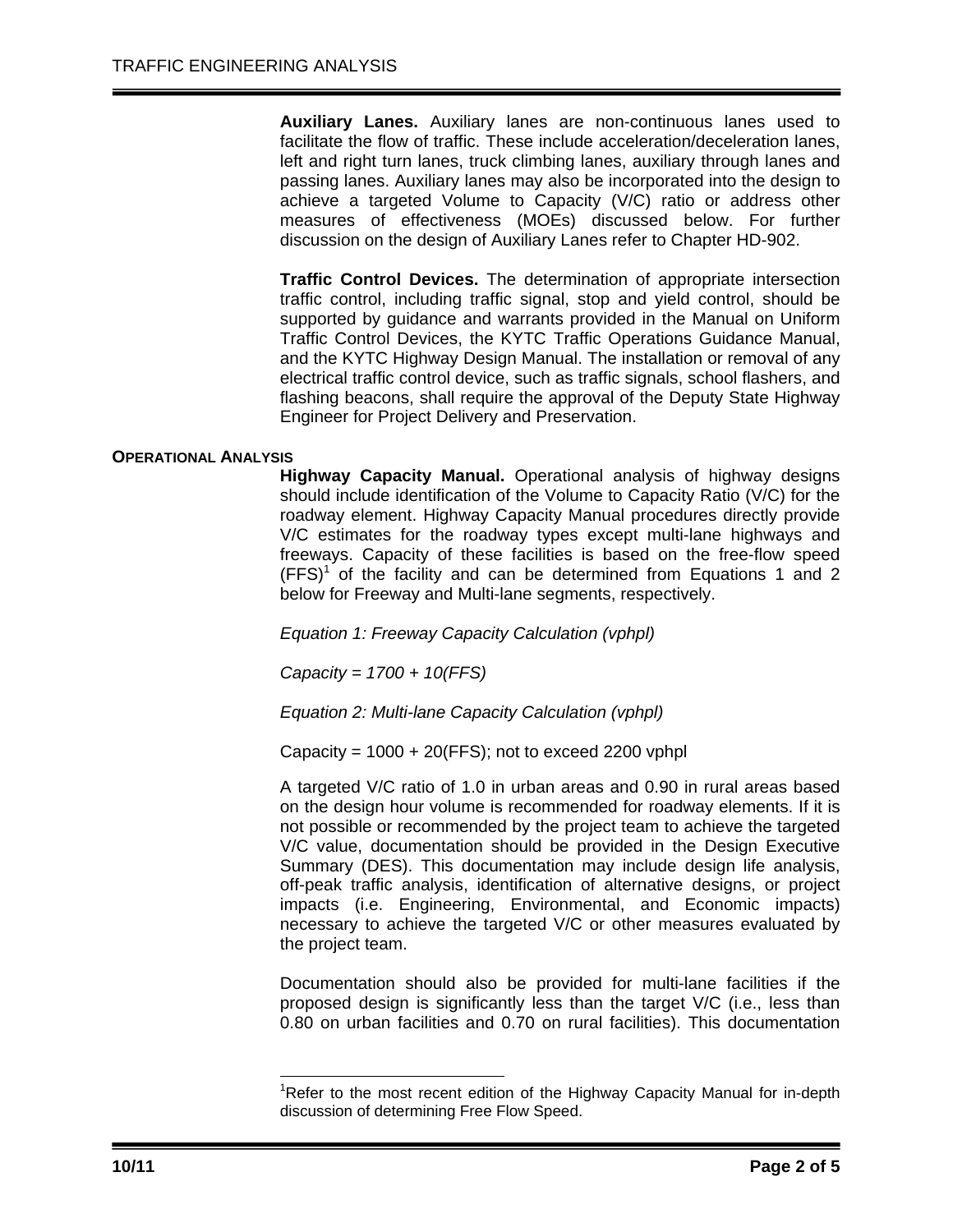may include benefit-cost analysis, design life analysis, identification of alternative designs or other measures evaluated by the project team.

**Micro-Simulation Models.** While the operational performance of a facility is initially analyzed through HCM procedures, the final design of the facility may be evaluated through the use of a micro-simulation model as deemed necessary by the project team. The use of micro-simulation models may be appropriate where traffic patterns are impacted by nearby traffic control devices and do not follow a random arrival pattern assumed by HCM procedures. This analysis should be used in conjunction with HCM procedures and not in place of it. Micro-simulation may be considered on corridors that:

- operate within coordinated signal systems,
- have multiple signalized intersections where queuing may impact adjacent intersections,
- operate interdependently, such as at interchanges, or
- are deemed necessary by the project team for operational or other reasons such as for use in public involvement activities.

When used, micro-simulation models should be calibrated to the existing conditions based on quantifiable measures to reflect the prevailing conditions and traffic characteristics.

A list of preferred micro-simulation programs for operational analysis and traffic engineering studies is provided on the Highway Design website. Other micro-simulation programs may be considered if the purpose and complexity of the project justifies the application of another model. The use of other models should only be pursued after discussion with the project team.

### **MEASURES OF EFFECTIVENESS**

While the volume to capacity ratio indicates the ability of the roadway to accommodate travel demand, other measures of effectiveness (MOEs) may also be used in the transportation decision-making process. Along with the other factors considered when evaluating project decisions, MOEs may be used for comparative analysis to other alternatives, to refine proposed designs and/or relate traffic flow parameters to the public.

**Vehicular Delay.** Delay estimates for each approach lane may be used in comparative analysis with other intersection alternatives. When evaluated, delay should be calculated and reported by lane group, approach and intersection average using the appropriate HCM methodology. Micro-simulation models may also be used to provide delay estimates.

**Queue Estimates.** Queue estimates for each lane group may be used to determine the feasibility of the intersection alternative function within the site constraints, considering adjacent intersections and access points. Additionally, queue estimates may be used to help size necessary auxiliary lanes or be used in comparative analysis with other intersection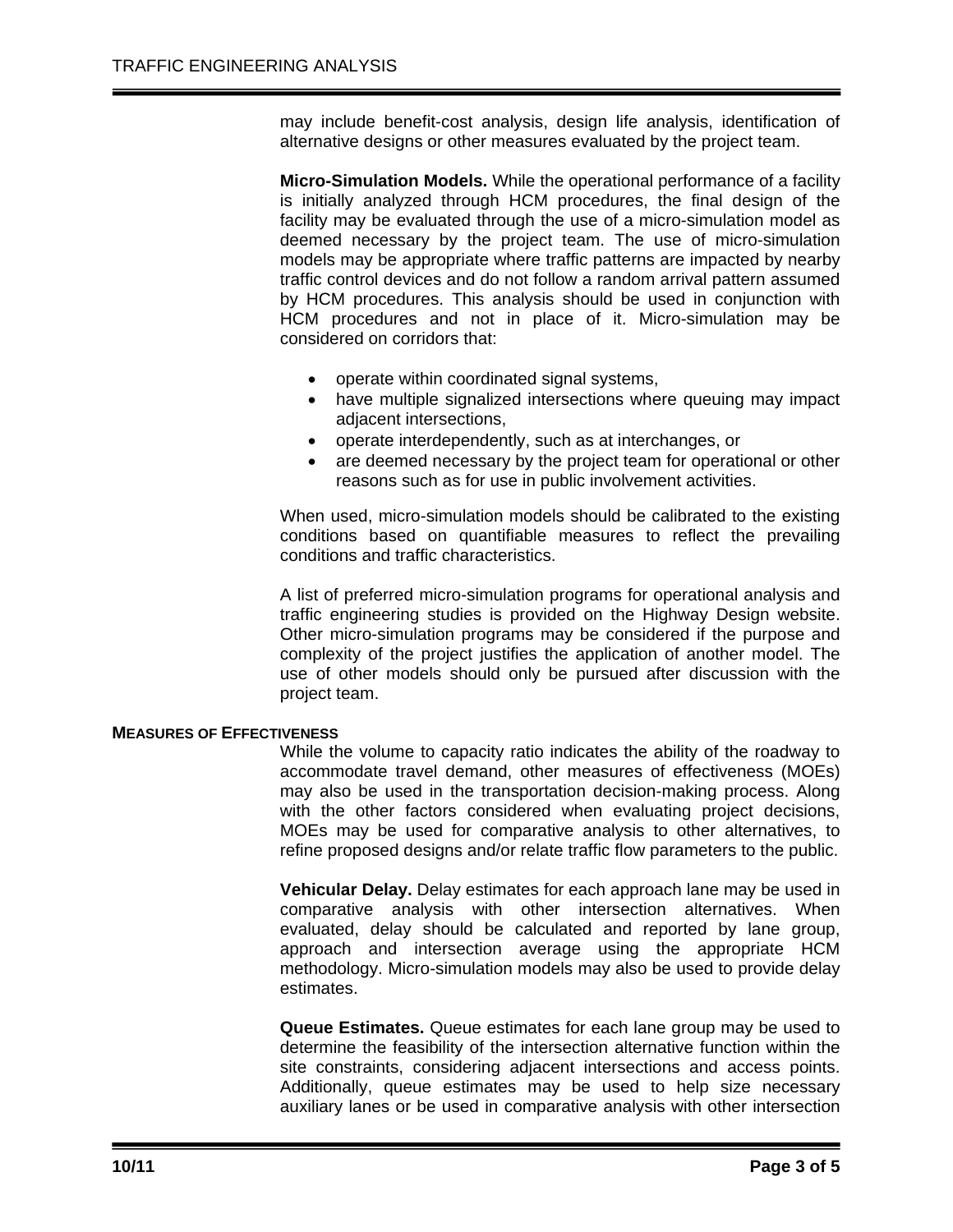alternatives. When evaluated, the appropriate analysis procedures in the HCM should be used to determine the  $95<sub>th</sub>$  percentile queue for each approach lane at isolated intersections. Micro-simulation models may also be used to provide queue estimates.

**Level of Service.** Level of Service (LOS) relates the perception of roadway users on the quality of the roadway service. Therefore, it may be appropriate to determine and report LOS to more effectively convey the perceived quality of traffic flow and identify improvements such as auxiliary lanes, or operational parameters (e.g., signal timing).

**Other MOEs.** Additional MOEs required by project type, such as interchange justification studies, or defined by the project Purpose and Need Statement, e.g., emissions, queues, etc. for CMAQ projects, may be analyzed, and documented as needed.

## **ANALYSIS SCENARIOS**

The traffic engineering study should provide design year analysis. It may be beneficial to provide current year or opening year analysis. A current year analysis should include existing traffic volumes, existing traffic control and should be used to calibrate and/or validate the analysis model. Interim year analysis may also be conducted to facilitate phased improvement strategies. The project team should work with the Division of Planning to obtain interim and design year traffic forecasts, necessary to complete the analysis.

Typical analysis evaluates weekday AM and PM peak periods. When a project is anticipated to experience a high volume of traffic during nontraditional peaks, alternative analysis periods may be examined in addition to, or in lieu of, typical peak periods. Common examples include school locations or high-density retail land uses, which may have high volumes during noon hours, late nights, or weekend periods.

**Traffic Data.** The measurement of traffic volumes is one of the most basic functions of highway planning and management. A number of traffic volume data and statistics are needed for traffic engineering analyses. For a discussion concerning the types of traffic volume data and their definitions, please refer to the Highway Capacity Manual.

Traffic data necessary to analyze these scenarios may be acquired from the Division of Planning (current and projected ADT, turning counts, etc.) and the Division of Traffic Operations (crash statistics, speed data, etc.). It should be noted that future traffic volumes are based on a given set of assumptions which may change as projects and areas evolve. Thus critical review and application of sound engineering judgment is required when analyzing traffic data.